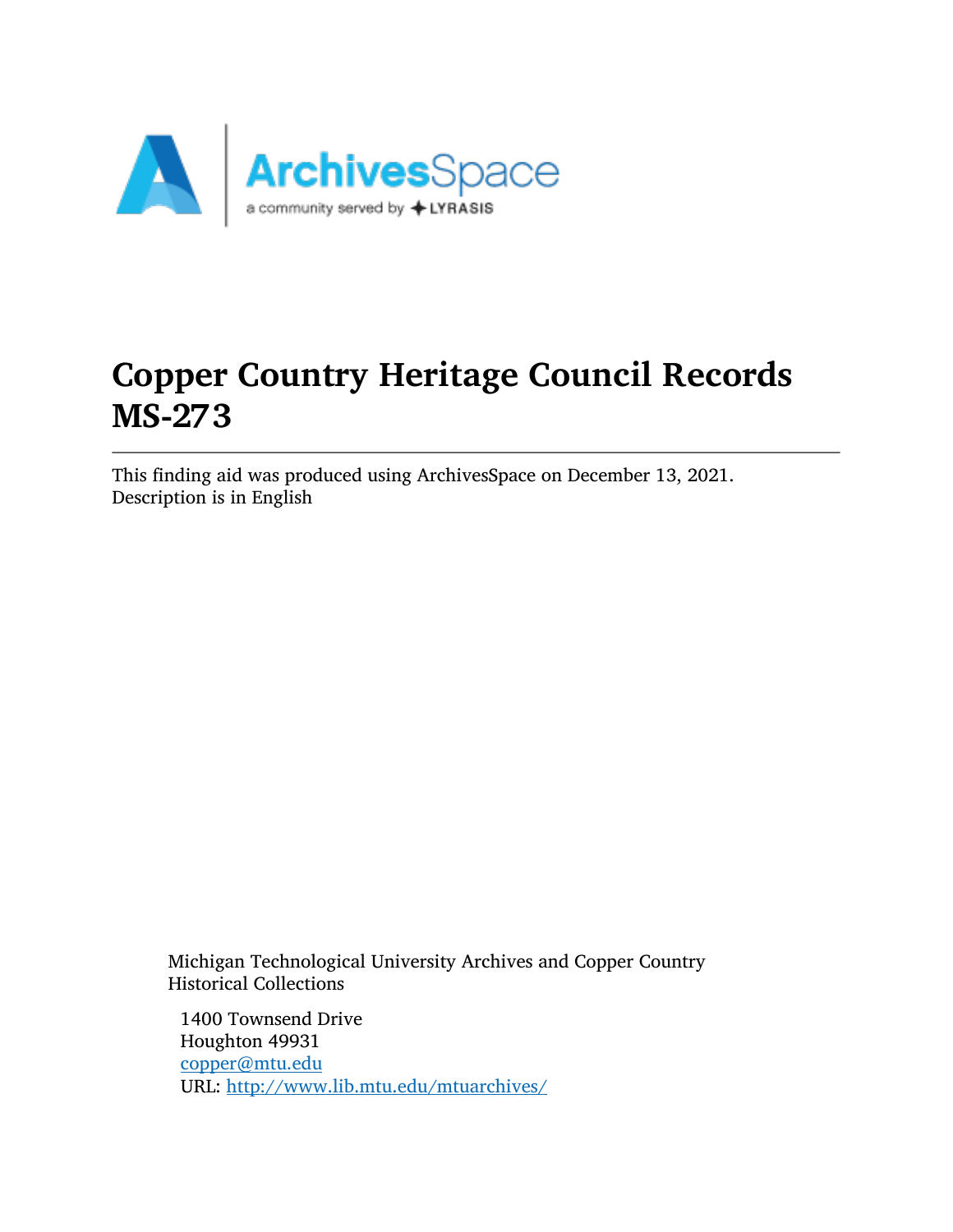# <span id="page-1-0"></span>**Table of Contents**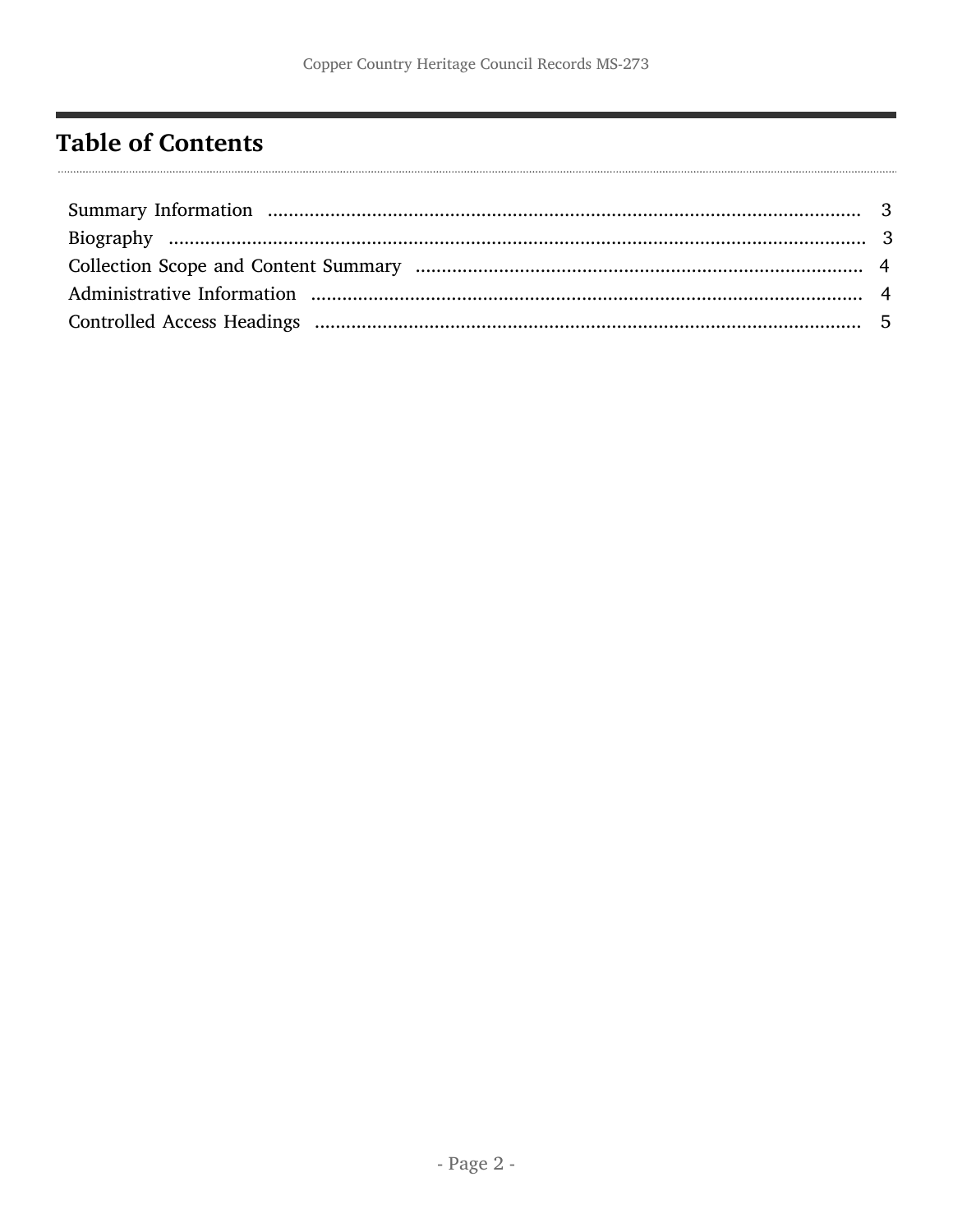### <span id="page-2-0"></span>Summary Information

| <b>Repository:</b><br>Title:        | Michigan Technological University Archives and Copper<br><b>Country Historical Collections</b><br><b>Copper Country Heritage Council Records</b>                                                                                                                                                                                                                    |
|-------------------------------------|---------------------------------------------------------------------------------------------------------------------------------------------------------------------------------------------------------------------------------------------------------------------------------------------------------------------------------------------------------------------|
| ID:                                 | MS-273                                                                                                                                                                                                                                                                                                                                                              |
| Date [inclusive]:                   | 1976-1992                                                                                                                                                                                                                                                                                                                                                           |
| <b>Physical</b><br>Description:     | 1.98 cubic feet 6 boxes                                                                                                                                                                                                                                                                                                                                             |
| Language of the<br><b>Material:</b> | English.                                                                                                                                                                                                                                                                                                                                                            |
| <b>Mixed Materials</b><br>[box]:    | $1-6$                                                                                                                                                                                                                                                                                                                                                               |
| Abstract:                           | Records, 1976-1995, of the Copper Country Heritage<br>Council. Includes point system and nomination forms for the<br>architectural heritage award given annually by the Council,<br>documents regarding historic home tours and other programs,<br>clippings and press releases as well as membership lists, meeting<br>minutes, correspondence and annual reports. |

### Preferred Citation

MS-273, Copper Country Heritage Council Records, Michigan Technological University Archives and Copper Country Historical Collections, Houghton, Michigan.

#### ^ [Return to Table of Contents](#page-1-0)

### <span id="page-2-1"></span>Biography

The Copper Country Heritage Council was organized in September, 1980, to promote community awareness and facilitate cooperative actions to help maintain the valuable heritage of this region that makes it a unique area for residents and visitors alike. Heritage is taken to mean social and economic practices, ethnic and religious traditions, architectural resources and the arts. The Council's membership represents local organizations and groups, as well as private individuals who share enthusiasm and concern for the rich local heritage of Michigan's Copper Country.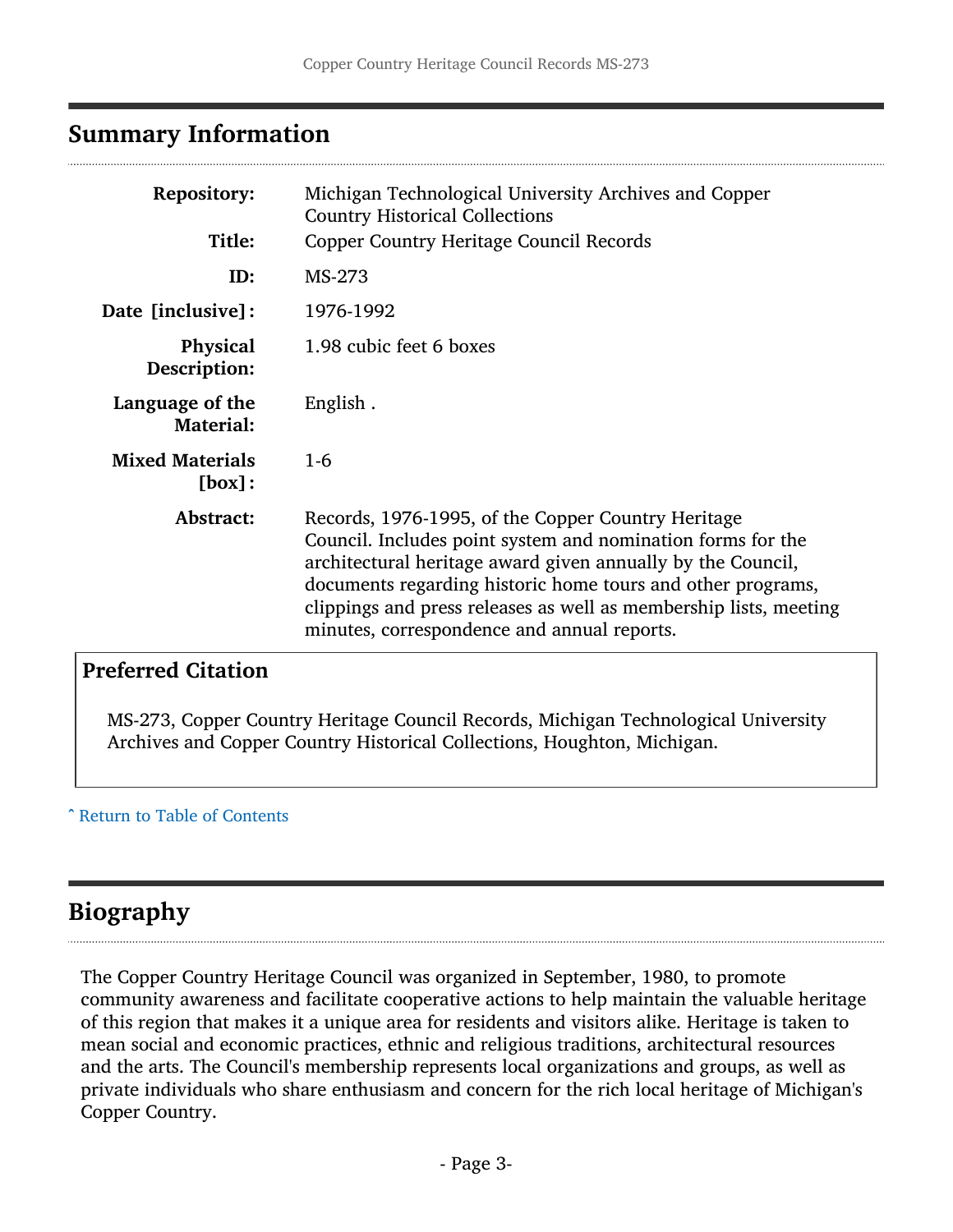^ [Return to Table of Contents](#page-1-0)

## <span id="page-3-0"></span>Collection Scope and Content Summary

Records, 1976-1995, of the Copper Country Heritage Council. Includes point system and nomination forms for the architectural heritage award given annually by the Council, documents regarding historic home tours and other programs, clippings and press releases as well as membership lists, meeting minutes, correspondence and annual reports.

^ [Return to Table of Contents](#page-1-0)

## <span id="page-3-1"></span>Administrative Information

#### Publication Statement

Michigan Technological University Archives and Copper Country Historical Collections

1400 Townsend Drive Houghton 49931 [copper@mtu.edu](mailto:copper@mtu.edu) URL: <http://www.lib.mtu.edu/mtuarchives/>

#### Access

Available for use in the Michigan Technological University Archives and Copper Country Historical Collections.

#### Conditions Governing Use

Various copying restrictions apply. Guidelines are available from Michigan Technological University Archives & Copper Country Historical Collections.

^ [Return to Table of Contents](#page-1-0)